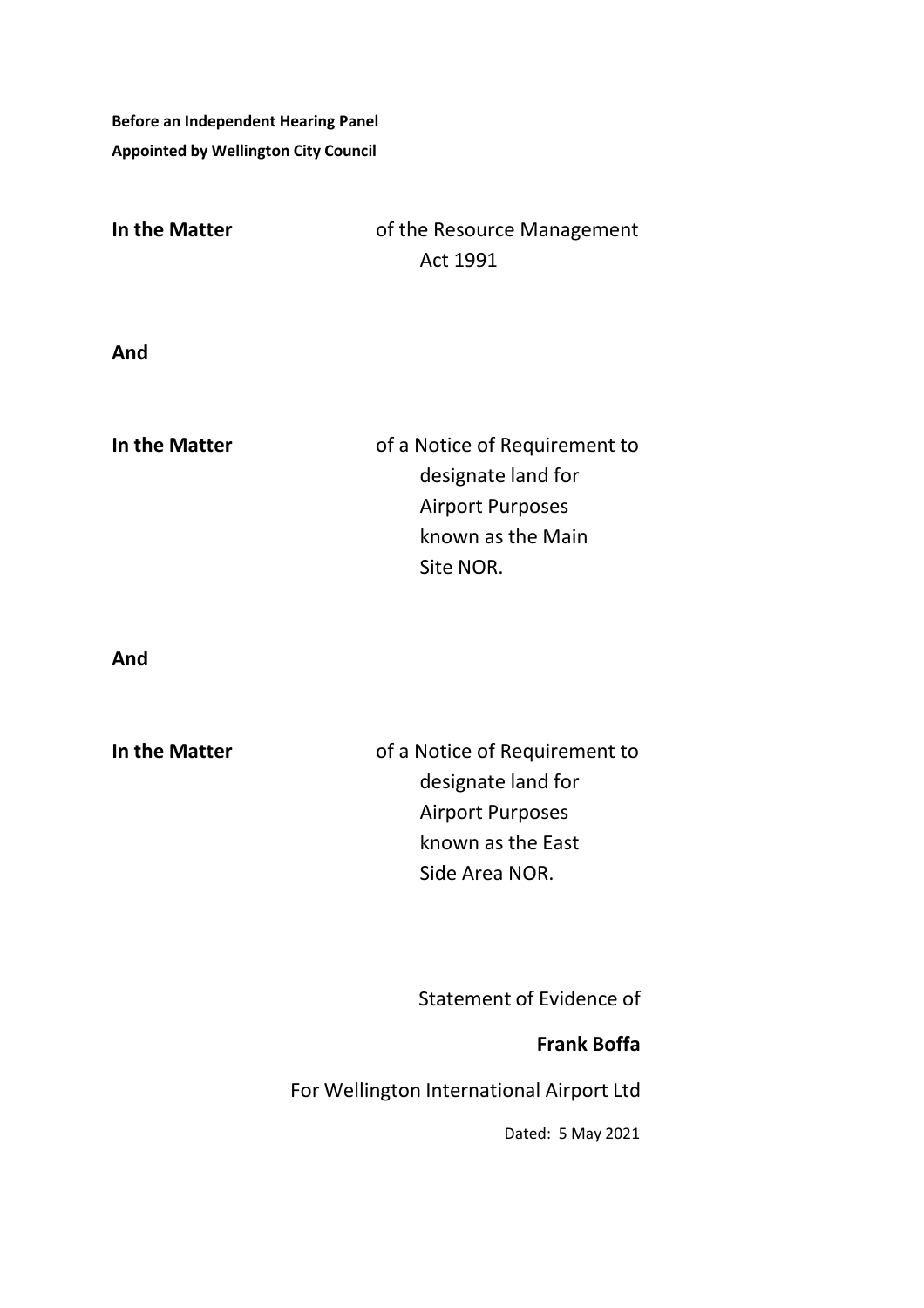### 1. Introduction

- 1.1 My name is Frank Boffa. I am a Landscape Architect. My qualifications include a Bachelor Degree in Landscape Architecture (University of Georgia, USA) and an Honorary Natural Resources Doctorate (Lincoln University, NZ). I am a Life Member and Past President of the New Zealand Institute of Landscape Architects. Subsequent to retiring from Boffa Miskell approximately 7 years ago, I have been practicing as a self-employed Landscape Architect.
- 1.2 My professional experience includes landscape and visual effects assessments throughout New Zealand for both public and private organisations and individuals. I have also been involved with the preparation of visual simulations for a wide range and scale of projects. I have also re-visited sites following the implementation of projects in order to assess the accuracy of the simulations prepared prior to construction. In this regard I can confirm that in all cases, the simulated views have been fair and accurate illustrations of the various projects. I have also been involved in advising and preparing mitigation proposals where this has been required.
- 1.3 While this is not an Environment Court hearing, I nonetheless confirm that I have read the Code of Conduct for Expert Witnesses issued as part of the Environment Court Practice Notes. I agree to comply with the Code and am satisfied that the matters which I address in my evidence are within my field of expertise. I am not aware of any material facts that I have omitted which might alter or detract from the opinions I express in my evidence. I understand that I have an overriding duty to assist the hearing in an impartial manner and that I am not an advocate for the party which has engaged me.

## 2. Scope of Evidence

2.1 In this matter I have been asked by Wellington International Airport Limited (WIAL) to provide evidence on the Visual Effects of the proposed Designation Outcomes and in particular, those effects related to the Terminal, South Coast and the East Side Precincts. I was also engaged to prepare a series of visual simulations depicting the likely outcome of the Designations. Boffa Miskell (Wellington) assisted me with the computer generated simulations.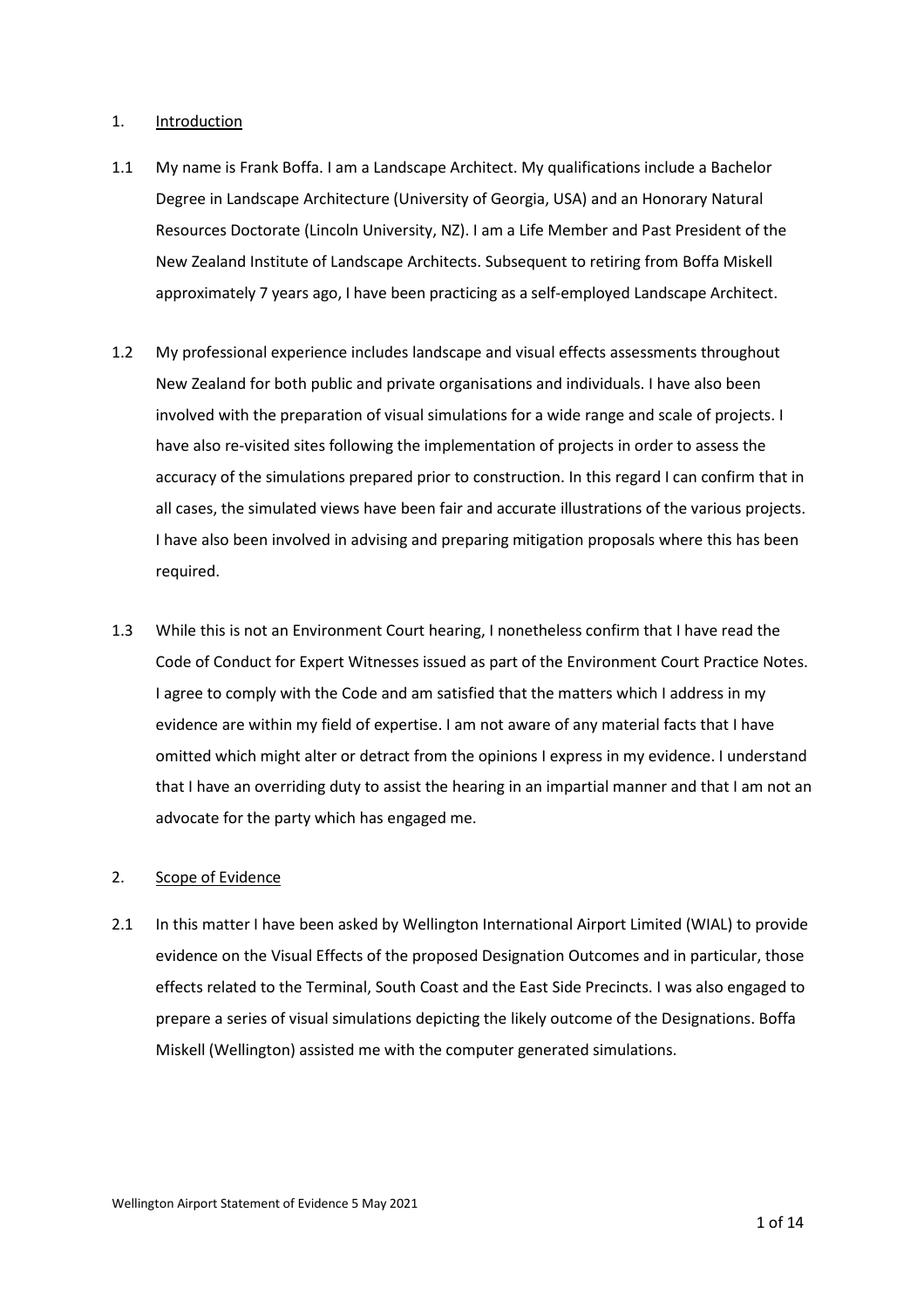- 2.2 My evidence is based on the Visual Effects Assessment work I carried out for WIAL. This work, which accompanied the AEE for the East Side Area Notice of Requirement includes the following documents -
	- Visual Effects of Designation Outcomes, December 2019.
	- Visual Effects Graphic Supplement, December 2019.
	- Response to Further Information Request, November 2020.
	- Further Information Graphic Supplement, November 2020.
- 2.3 In preparing this evidence, I have reviewed the following (in so far as they are relevant to my area of expertise) :
	- (a) The two NOR and associated Assessment of Environmental Effects (AEE) documents;
	- (b) All further information provided by WIAL in response to requests issued by Council;
	- (c) The reports and statements of evidence of the other witnesses giving evidence on behalf of WIAL;
	- (d) The section 42A report and its relevant appendices;
	- (e) Relevant Public Submissions
	- (f) I also attended the two Open Day Meetings held at Rydges Airport Hotel on 20 January 2021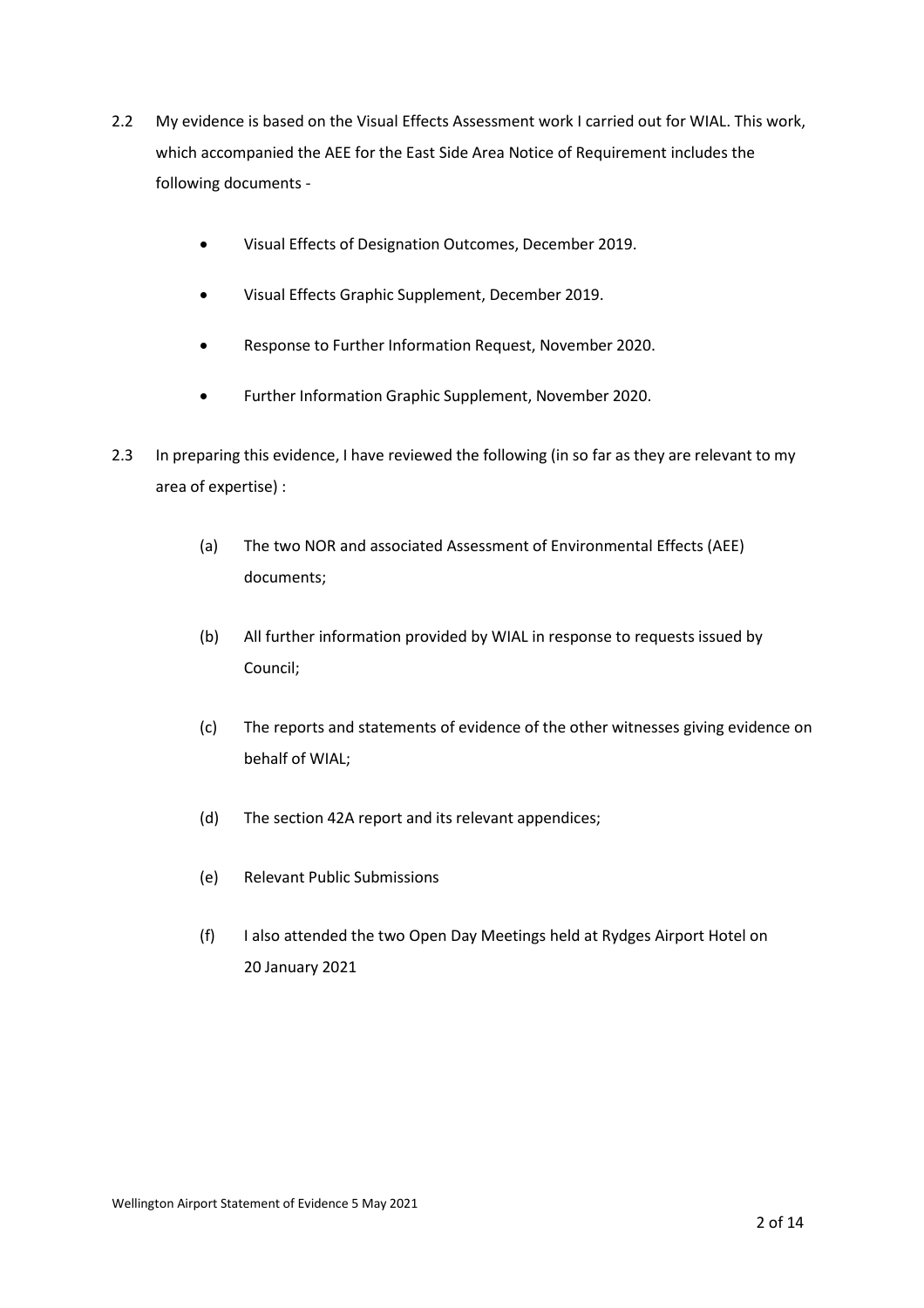#### 3. Visual Effects Assessment Overview

### 3.1 Landscape Context

The original development of the airport between 1956 and 1959, and its subsequent further development in 1972, when an area was reclaimed to extend the runway, has had a significant effect on the existing landscape character of the Rongotai Isthmus and Lyall Bay generally. In its current landscape setting, the airport and its associated infrastructure, together with the adjoining developments, namely Wellington's Wastewater Treatment Plant and sewer outfall, Miramar Golf Course, adjacent residential development, roads and infrastructure have all contributed to a substantial modification of the landscape, particularly along the eastern side of Lyall Bay. Notwithstanding these changes, there are extensive areas of land zoned Open Space around the surrounding hills as well as the beach itself, and the rocky headlands on the eastern and western shores that define Lyall Bay. In terms of recreational use, the Lyall Bay area maintains a high level of use including the interest generated by the airport and its aviation activities.

### 3.2 District Plan Provisions

In terms of the Wellington City District Plan, there are no specific view protection provisions, such as identified viewshafts or view corridors, within the airport or its immediate surrounds. Notwithstanding this, while no resident has a right to a view, adverse impacts on private residential views may be relevant in relation to amenity considerations where views may be blocked rather than modified in terms of what is seen. In the context of this assessment, and based on potential viewing areas, there are unlikely to be areas or particular viewpoints beyond the confines of the airport, from where views will be blocked or rendered completely out of character with what currently exists. All affected views will largely be modification to existing views, rather than the screening of views in general. Accordingly, the level of the effects of these modifications will vary according to the particular characterisation of each viewpoint.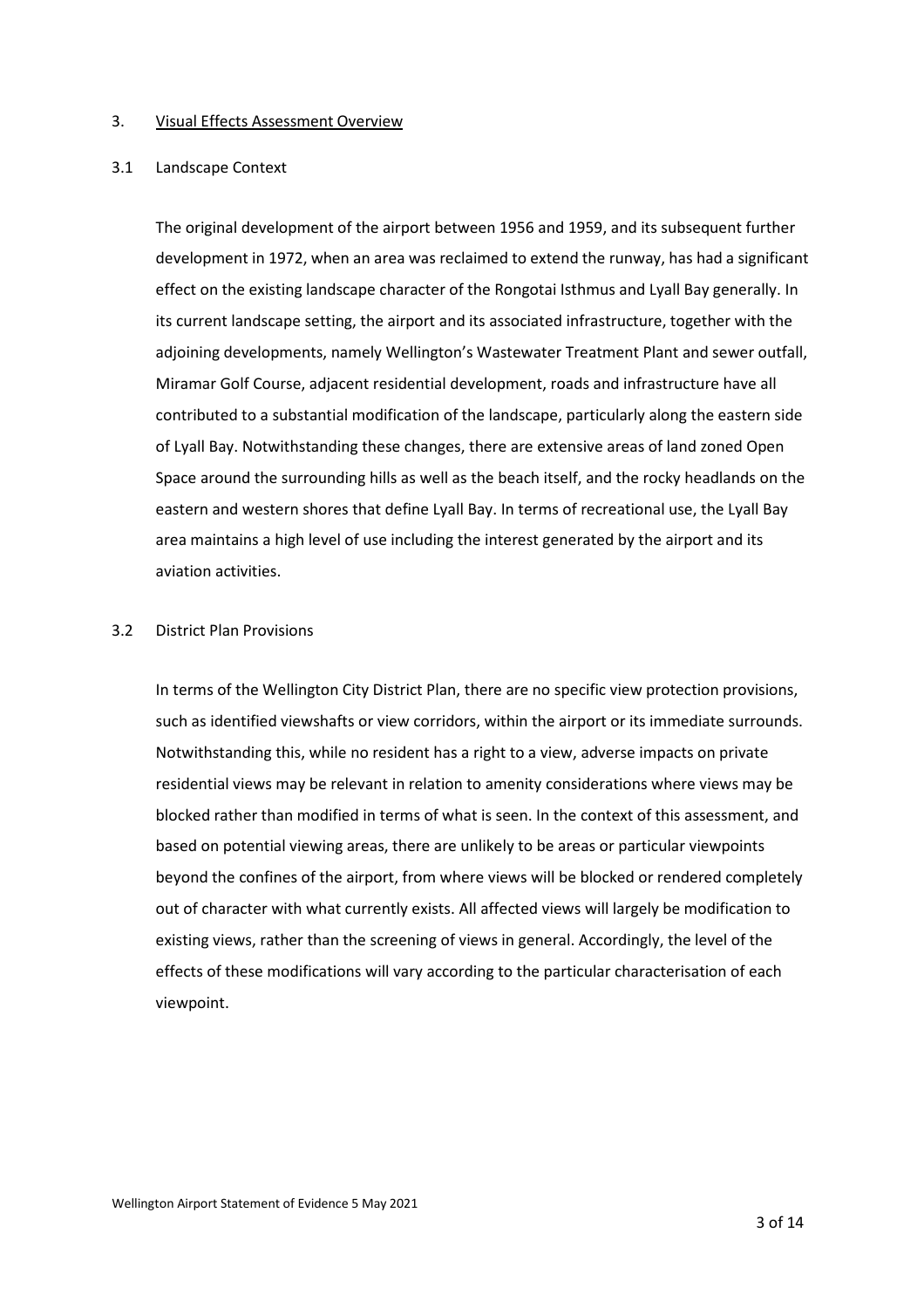### 3.3 Assessment Methodology

I approached my visual assessment in the following manner –

- (i) Review of existing landscape content and setting of the airport and, as relevant, the proposed Designations.
- (ii) Site visits to identify likely viewing areas, viewing audiences and the selection of potential representative simulation viewpoints from publicly accessible locations.
- (iii) Analysis of viewpoint characteristics relative to the makeup, configuration and extent of views as illustrated from each of the viewpoints.
- (iv) Preparation of a representative visual simulation as a basis for the identification and assessment of likely visual effects.
- (v) Assessment of visual effects based on the magnitude of change, nature of the effects and the level of effect.
- (vi) Consideration of cumulative effects as and where appropriate.
- (vii) Consideration of possible mitigation measures where appropriate.

### 3.4 Viewpoint Selection

In order to locate a representative range of viewpoints for the preparation of visual simulations to assist with the assessment of visual effects, a survey of the area within the airport's viewshed was carried out. Based on these field investigations, six representative viewpoints from publicly accessible locations were selected. The viewpoints selected also represent locations from where the effects were likely to be the most apparent and from locations that, given the airport is a major facility in the area, would be the most sensitive such as from residential and recreational areas. During the preparation of the assessment, additional visual simulations were prepared from two residential properties with the consent of the landowners. These two properties in Bunker Way and Raukawa Street, to the east of the golf course in the Strathmore area, are directly adjacent to and have relatively clear views to the proposed East Side designation area.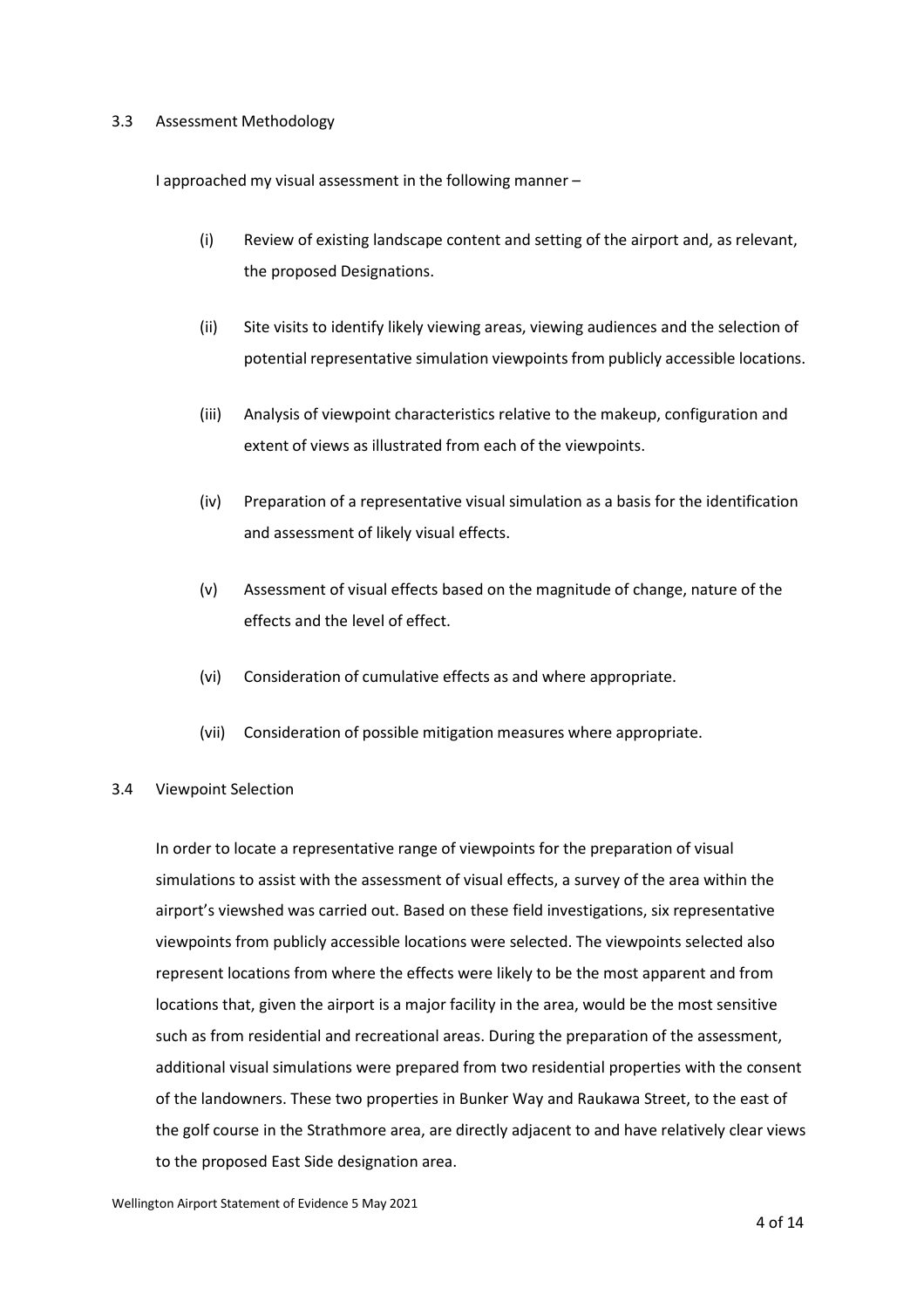## 3.5 Simulated Viewpoints

The viewpoints selected for visual simulations purposes were as follows –

| VP <sub>1</sub> | Public Walkway off Kekerenga Street, Strathmore Heights |
|-----------------|---------------------------------------------------------|
| VP <sub>2</sub> | Bunker Way, Strathmore Heights                          |
| VP3             | Townsend Road, Seatoun Heights                          |
| VP4             | Wilberforce Street, Seatoun Heights                     |
| VP5             | Beach adjacent to Maranui Surf Club, Lyall Bay          |
| VP6             | Hornsey Road, Melrose                                   |
| VP7             | 17 Bunker Way                                           |
| VP8             | 50c Raukawa Street                                      |

In addition to the above, and in response to a Wellington City Council Section 42 Request, the following additional simulations were prepared –

| VP <sub>9</sub>         | <b>Stewart Duff Drive</b>                        |
|-------------------------|--------------------------------------------------|
| <b>VP N2 A &amp; B</b>  | Bunker Way (night view)                          |
| VPN4A&B                 | Wilberforce Street, Seatoun Heights (night view) |
| <b>VP N5 A &amp; B</b>  | Maranui Surf Club (day and night views)          |
| <b>VP N10 A &amp; B</b> | Lyall Bay Beach East (day and night views)       |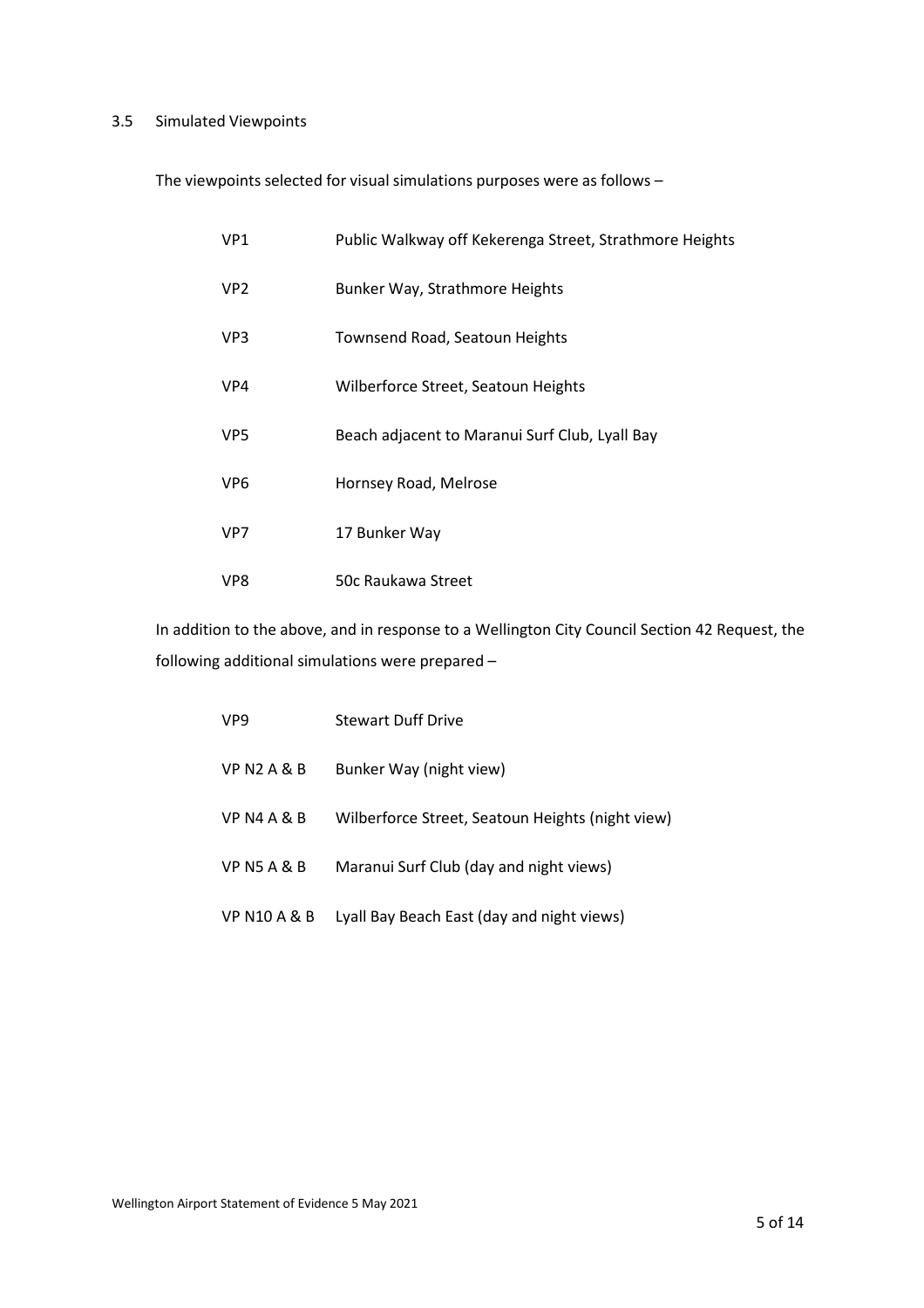### 4. Summary of Assessment

- 4.1 Having considered the relevant public submissions and the Council Report, I confirm my original conclusions outlined in my Visual Effects Assessment Reports and illustrated in the accompanying Graphic Supplements which illustrated the visual simulations. In summary my conclusions were as follows –
- 4.2 From the **Strathmore Heights area** views are unlikely to be adversely affected or compromised as any airport modifications will occur within the foreground view which tends to be looked over rather than into. The extensive views residents of this area enjoy are unlikely to be adversely affected. Visual effects from this general area are likely to be moderate to low overall.
- 4.3 While views in general from the **Bunker Way area** will not be screened, there will be significant changes to the foreground and middle-ground views from some locations, particularly those areas enjoying views to the south over the existing golf course. Visual effects from some residential properties may likely be very high depending on the location and orientation of particular viewpoints. While appropriate mitigation will assist in reducing visual effects, there will be a permanent change to some foreground and middle-ground views. Notwithstanding this, there will be no screening or blocking of views, particularly those more expansive views extending beyond the immediate foreground. Visual effects in general from this general area are likely to be high to very high. While individual views from other properties on **Bunker Way** have not been assessed, it is likely there may be other properties where visual effects may be similar to those at 17 Bunker Way. Notwithstanding this, there appear to be other properties on Bunker Way where the effects are likely to be less than the high to very high visual effects from 17 Bunker Way.
- 4.4 From the **Raukawa Street property,** where visual effects were assessed as being high to very high, is unlikely to be typical of other residential properties on Raukawa Street. Most other properties on this street are at higher elevations and are likely to look over the area, rather than into the proposed aircraft and airport activities area. Properties in this street also appear to be largely screened by intervening vegetation along the hillside face thereby screening most views to the designation area.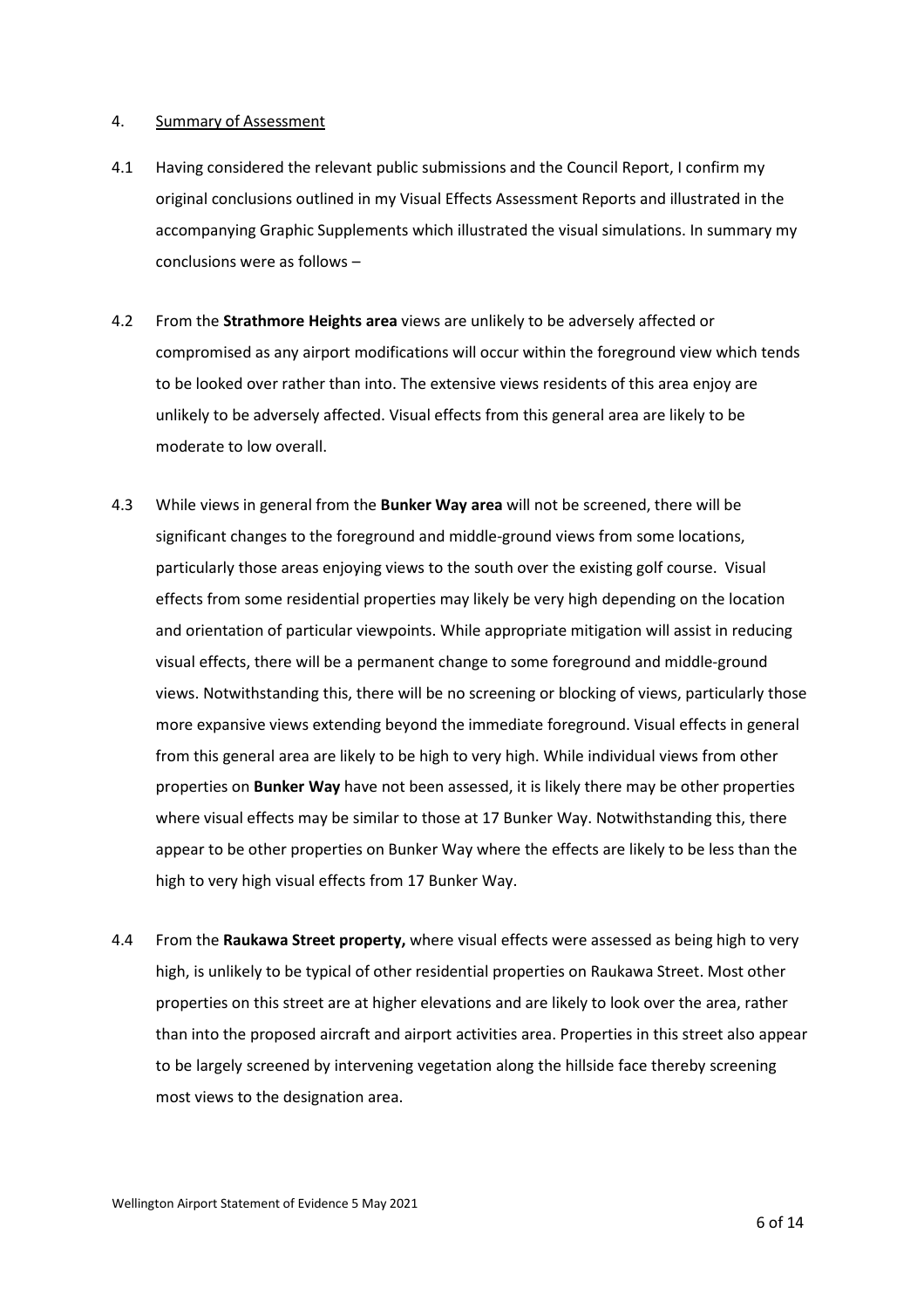- 4.5 From distant and elevated locations in the **Seatoun Heights area**, while the change to the southern section of the golf course will be apparent, the visual effect of this change to the view will be relatively low. From this general location, the most apparent change will be the expansion of the main terminal buildings. While these structures will be clearly visible, they will not detract from or interfere with the expansive views enjoyed from the general area. Visual effects overall from this area will be in the moderate to low range.
- 4.6 From the **Lyall Bay foreshore and Parade area** the taxiways and aircraft operational area will generally not be visible. From these general locations, while the expanded terminal buildings and the large retaining wall will be visible the change will largely be seen to be consistent with the scale and pattern of development and will generally maintain the existing landscape character and visual amenity values of the area. Overall, the visual effects are assessed as being moderate and while apparent, will not be uncharacteristic with the landscape character of the area.
- 4.7 From the **Melrose area** distant views of the expanded airport facility will be visible in the middle ground view. There will be no changes to the foreground and background views which are the main features of the expansive views obtained from this area. Overall, the level of visual effect from the Melrose area is assessed as being low.
- 4.8 The overall visibility and effect on **public views in general** will not be extensive given the existing character of the area, the context and containment of the modifications envisaged and the screening effects of intervening landforms, structures and vegetation.
- 4.9 **Night Lighting**. While night lighting effects were not specifically commented on in visual effects submissions, I concluded that the proposed LED lighting would generally be less apparent and "softer appearing" overall than the current airport and surrounding area lighting. As a means of reducing the visual effects of night lighting I suggested the following measures be considered –
	- Sometime before or at the time of implementing the terminal and apron expansions, consideration be given to the use of LED lighting to the areas currently lit with the more traditional orange floodlighting.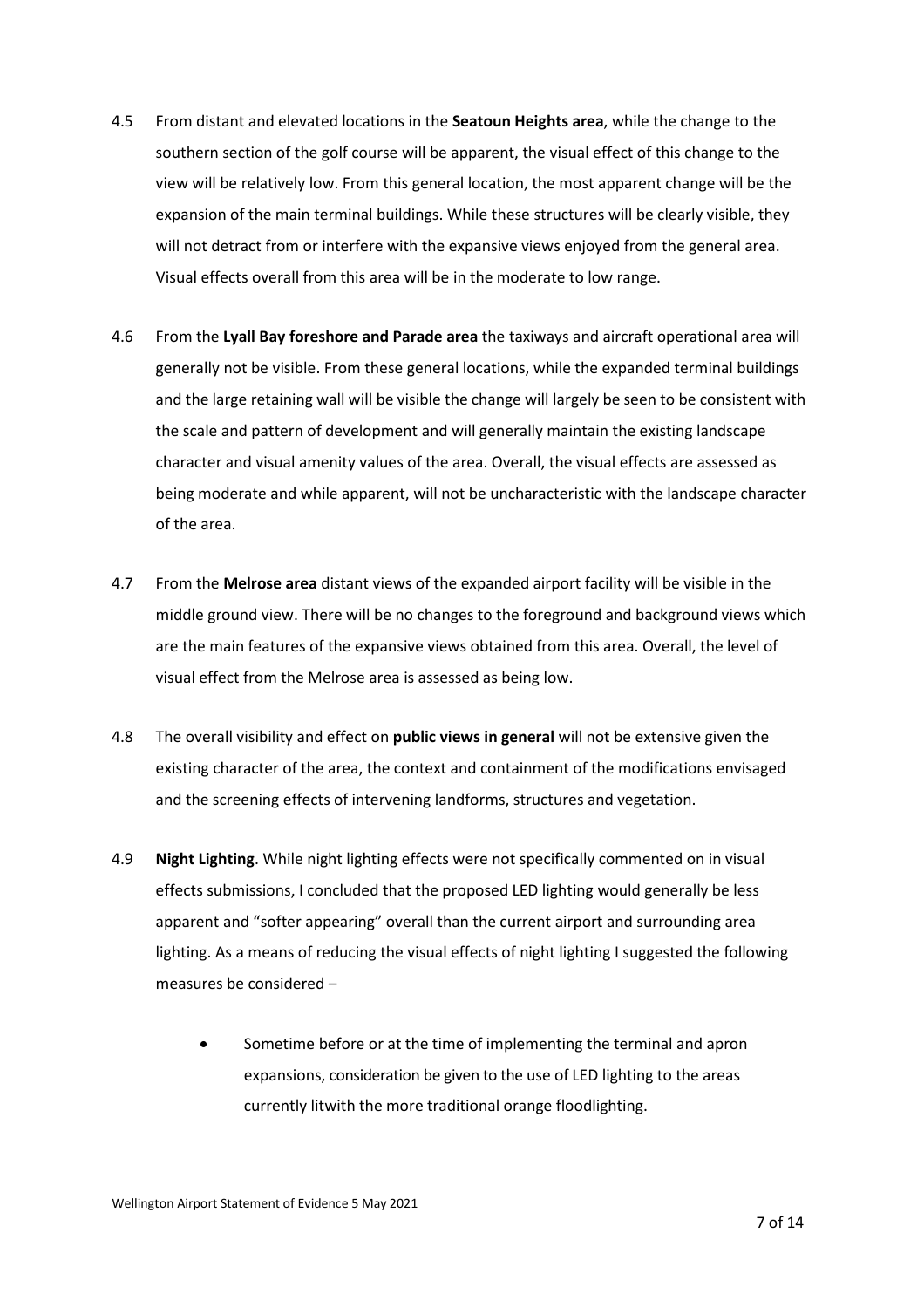• That the glass facades on the eastern side of the terminal expansion utilise a more tinted and/or opaque glass to reduce the night time effects towards the Strathmore residential area and the Bunker Way area in particular.

### 5. Submissions on Visual Effects

### 5.1 Effects on Views

With respect to effects on views, submitters have commented as follows -

- Substantial negative impacts on views resulting in a loss of amenity.
- Significant visual effects to residential communities.
- Severely impact on houses above the Golf Course.
- Reduction to views looking out from properties in Strathmore Park area.
- Effects on Melrose views.
- Reduced quality of life properties currently enjoy.

While submitter comments on effects on views all tend to be of a very generic nature, other than the Rotes who live at 17 Bunker Way, and submissions from residents at 12 and 14 Bunker Way, there appear to be no individual references to specific property views. While I only visited two individual properties, I have had a close look at the local and wider viewing area and consider that there are few properties from where there are likely to be significant visual effects. With regard to the Strathmore Heights area, I noted on page 15 of my December 2019 Visual Effects Report that the more elevated properties in the Kekerenga and Ahuriri Street area, largely appear to be partially screened from the proposed developments and in particular, the proposed aircraft operational and taxi-way areas on the southern part of the Miramar Golf Course. This is primarily due to their elevation and the screening effects of intervening landforms, buildings and vegetation. Notwithstanding this, it is likely there may be localised views from properties in this general area. Views of and to the expanded terminal area (noting that buildings of this nature are already provided for by the existing airport zoning), are likely to be more visible, however, while they may be seen, they will appear to be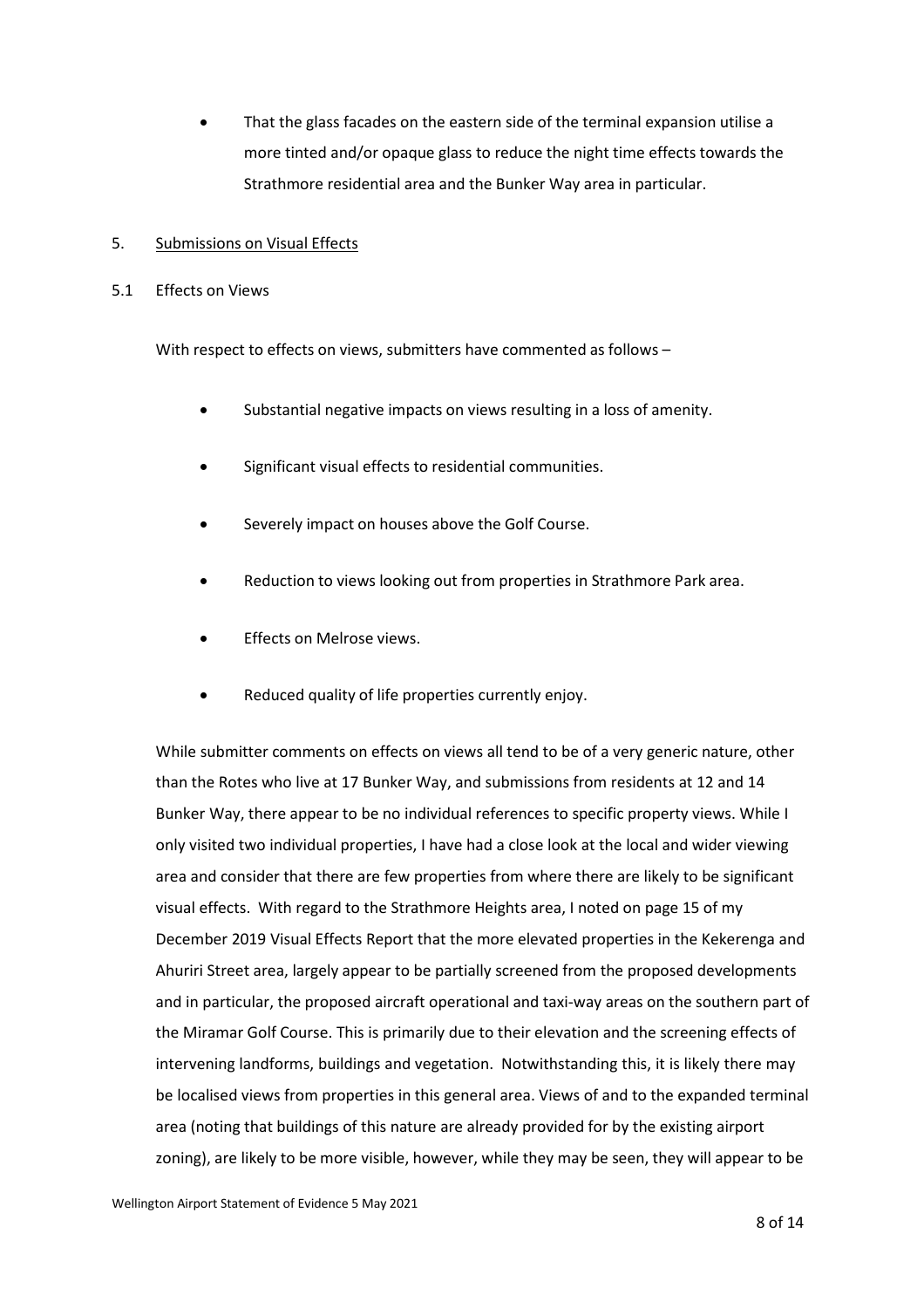part of the built fabric of the airport and will not block the expansive views obtained from this area in general. Being lower in elevation, views from the Taiaroa and Raukawa Street areas are likely to be similar but less extensive.

Where views are restricted I also noted that residential views to Lyall Bay, Evans Bay and the background hills will not be screened or compromised when viewed from this general area. In this regard, middle ground and background views will not be adversely affected. The main effect on views from this area will be seen as a change to the composition or make-up of the foreground view, which in most cases will be overlooked, rather than looked into. Notwithstanding this, and even though there will be a significant change to part of the Miramar Golf Course, there will not be a loss of key features to views in general from this area.

With regard to views from the Melrose area, Visual Simulations 6A, B & C clearly show the likely visual of effects of the designation outcomes. From this general location, part of the Miramar Golf Course, which is currently visible, will be obscured by the terminal building. With the southern part of the golf course being converted into taxiways and aircraft operation areas, the only remaining visible part of the golf course will be to the north of the terminal buildings. The large retaining wall in the area between the Water-treatment Plant and the Terminal building will be visible as will the expanded area for aircraft operations to the south and east of the Terminal Area. All changes and modifications to the expansive views obtained from this area will occur within the middle ground. There will be no changes to the foreground or background views. In my opinion the visual effects on views from the Melrose area will be low with most of the key elements in the view retained, albeit somewhat different in the middle-ground of the view.

## 5.2 Loss of Green Area

With regard to the loss of part of the golf course and the increase in paved areas, submitters commented as follows –

- Airport would look worse than a golf course as people like to see green spaces and not concrete.
- Would be a significant negative modification dominated by asphalt.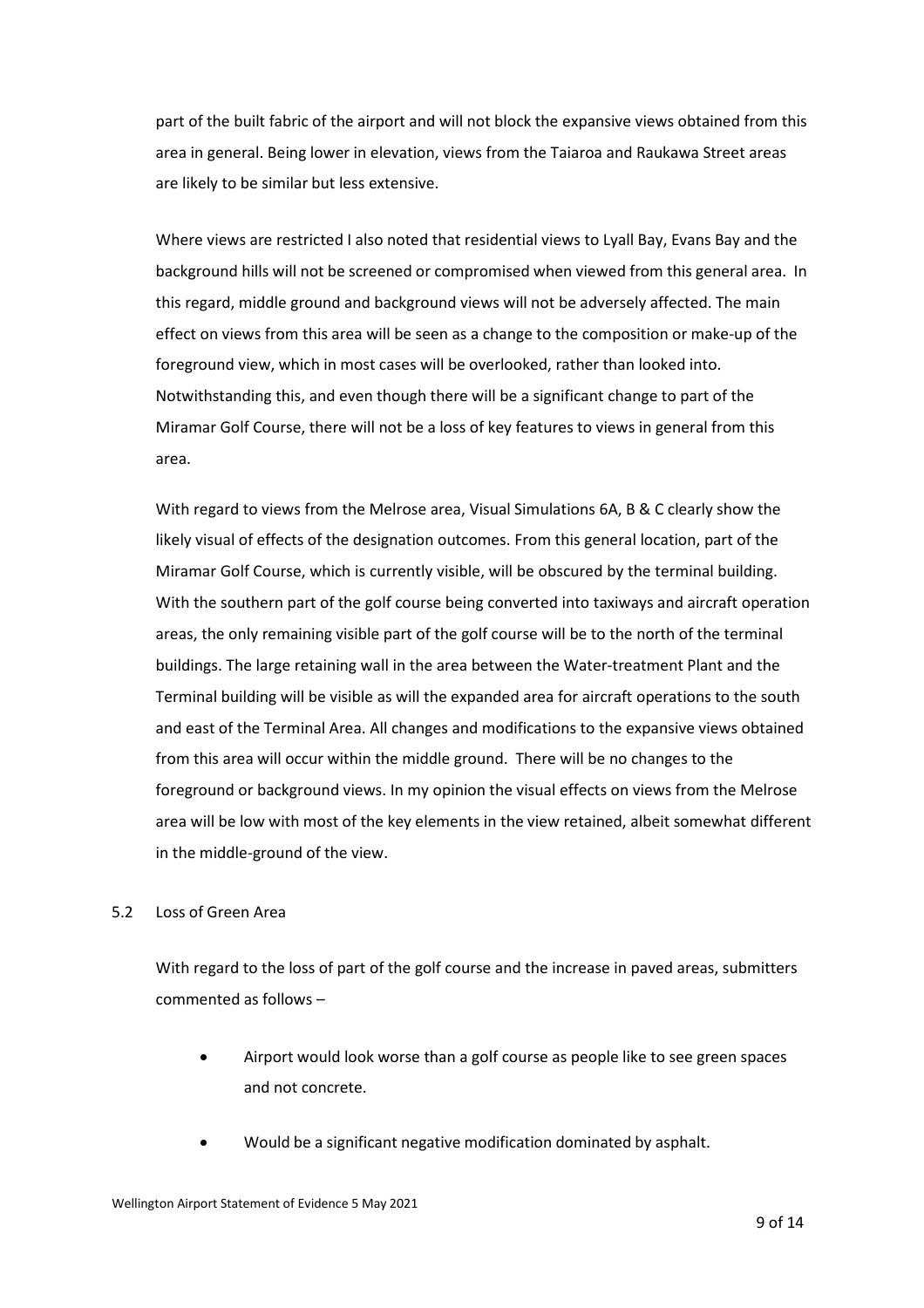• Significant increase in tarmac will adversely change perception of size and impact of airport to residents. The current airport is somewhat contained with large green areas.

In my opinion the loss of part of the golf course will not alter the perception of size or the impact of the airport to residents. As noted previously, only a small number of people are likely to have views of the affected area of the golf course due to its position relative to the surrounding topography and vegetation. In addition, the overall landscape context of the airport will not change as its wider open space setting, being the surrounding hills, coastline and extensive open spaces around Lyall Bay will remain intact, nor will they be screened from view.

While there will be a change to part of the golf course, the effect of this will not generally be seen as being extensive or indeed intrusive in that the changes will largely be seen as an extension to the airport which is a prominent feature in the Lyall Bay landscape. While there will be a reduction in the extent of open space relative to the golf course, the effects of this will not be significant given its wider landscape context in general. In this regard, the only location from where a full uninterrupted view of the change will be visible, will be from the public walkway off Kekerenga Street (VP1). Currently this walkway is not well maintained and appears to be used infrequently.

### 5.3 Engineered Retaining Wall

Submitter comments on the retaining wall were as follows –

- The proposed wall will increase the scale of visual effects significantly and especially to residents to the east.
- The retaining wall will have a negative long term impact.
- There is no consideration of how to minimise the effect of the height and length of the wall, or to maximise the degree of natural treatment.
- The substantial retaining wall will be visible from Lyall Bay Beach.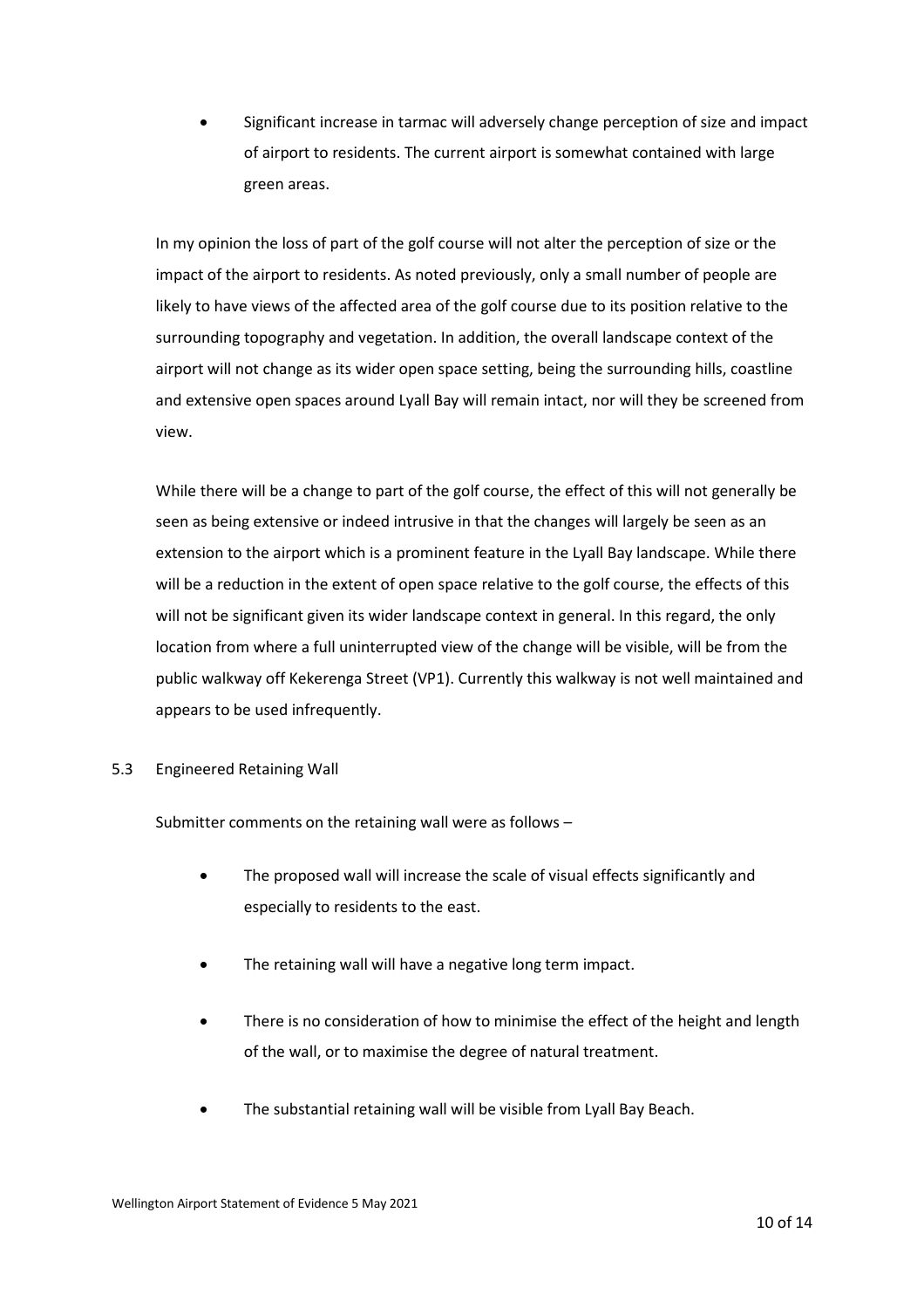The wall violates the District Plan height planes.

The visual effects assessment took into account all visual effects including the retaining wall. All visual simulations depict all of the elements proposed. Residents to the east, other than some properties on Bunker Way and another on Raukawa Street, are unlikely to see much if any, of the retaining wall. While the retaining wall will be visible from Lyall Bay Beach, its visual effects will not be significant in the context of its landscape setting.

Consideration has been given as to how the effects of the retaining wall can be reduced. This is illustrated in Figure 7 of the December 2019 Graphic Supplement. While these concepts are indicative, they suggest approaches that can be further developed to reduce the visual effect of the wall.

With regard to a submitter comment that the retaining wall violates the District Plan height planes, my understanding is that this is not the case.

With respect to the Main Site Designation I note that a submitter commented on the additional height of buildings in the terminal precinct going from 25m to 30m. My understanding is that this increase relates to a small footprint. That area is incorporated with and shown on the visual simulations. The simulations show this increase in height covering the possible inclusion of two further structures similar in use and form to the hotel and carpark building that currently exists. These additions have been taken into account in my visual effects assessment, and my conclusions about the effects of these elements.

### 6. Council Report and Response

6.1 I have read both the Planners Report and Ms Simpson's Urban Design & Landscape Assessment Reports. As my scope of work and assessment focussed primarily on visual and landscape effects in the context of views, I will not comment on specific urban design matters raised by Ms Simpson in her reports. Notwithstanding this, I am in general agreement with some of her suggestions, which are endorsed in the Planners Report, that the preparation of appropriate Urban Design Guidelines may further assist in achieving better built form designation outcomes. I also agree with Ms Simpson's conclusions that the urban design and landscape effects are capable of being satisfactorily mitigated.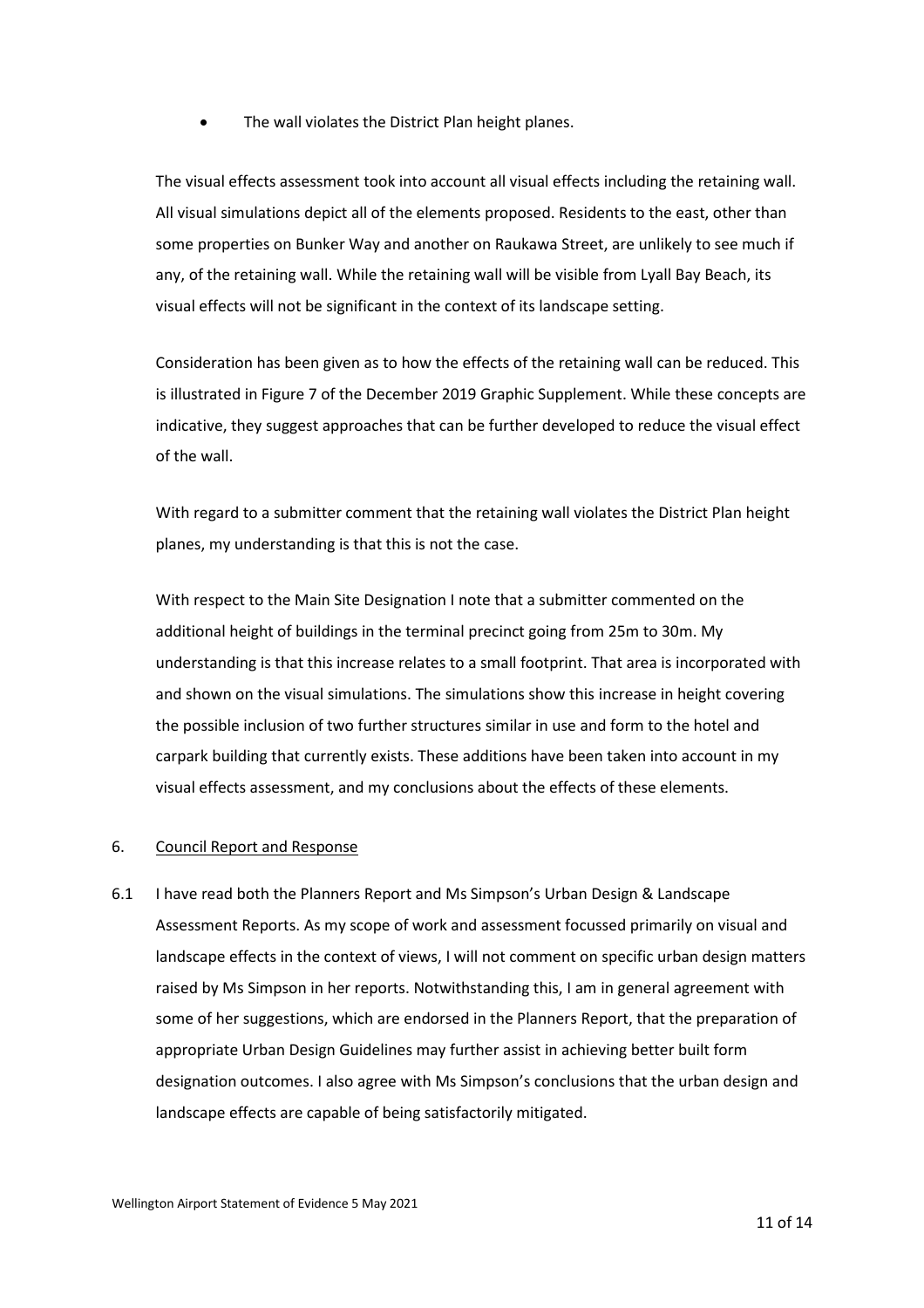- 6.2 I do not however, agree with Ms Simpson's view that the removal of the small hillock to the west of Stewart Duff Drive, and the earthworks associated with the expansion of the taxiway over part of the existing golf course will have unacceptable negative effects.
- 6.3 During my earlier involvement with this project, I sought clarification on the extent of the taxiway areas and the associated adjacent earthworks and retaining wall. As a result, some adjustments and revisions were made to the area and my understanding is that what is now proposed represents the minimum areas required to satisfy safety and operational requirements. As detailed engineering design work has not been carried out at this stage, the visual simulations illustrate possible design outcomes with respect to the retaining wall, which I note Ms Simpson refers to as being 30m in height and approximately 500m in length. The outline of the retaining wall we have indicated and simulated, is based on a two tier wall having an overall length of approximately 490m. The varying heights of the wall as follows –
	- 135m less than 10m in height
	- 170m less than 20m in height
	- 175m less than 30m in height
	- 10m would reach 30m in height
	- 490m total length of wall at taxiway level

The rake of the wall is based on a 3:1 slope which I consider would provide sufficient scope for the suggested public access at around the 20m level, including the incorporation of a range of façade treatment options that would be further investigated and resolved during the engineering design phase.

6.4 With regard to the removal of the small hillock that is referenced in Ms Simpson's reports, I do not agree with her assessment that the removal of the hillock would have a "high negative effect given the permanence of the change and the erasure of a characteristic landscape". I am very familiar with the south coast landscape and have been involved in a number of landscape and natural character assessments of the area, and more recently the wider Lyall Bay area. In none of these assessments has the remnant hillock been referred to as a notable or significant landscape element or feature. I am also unaware of the hillock being identified